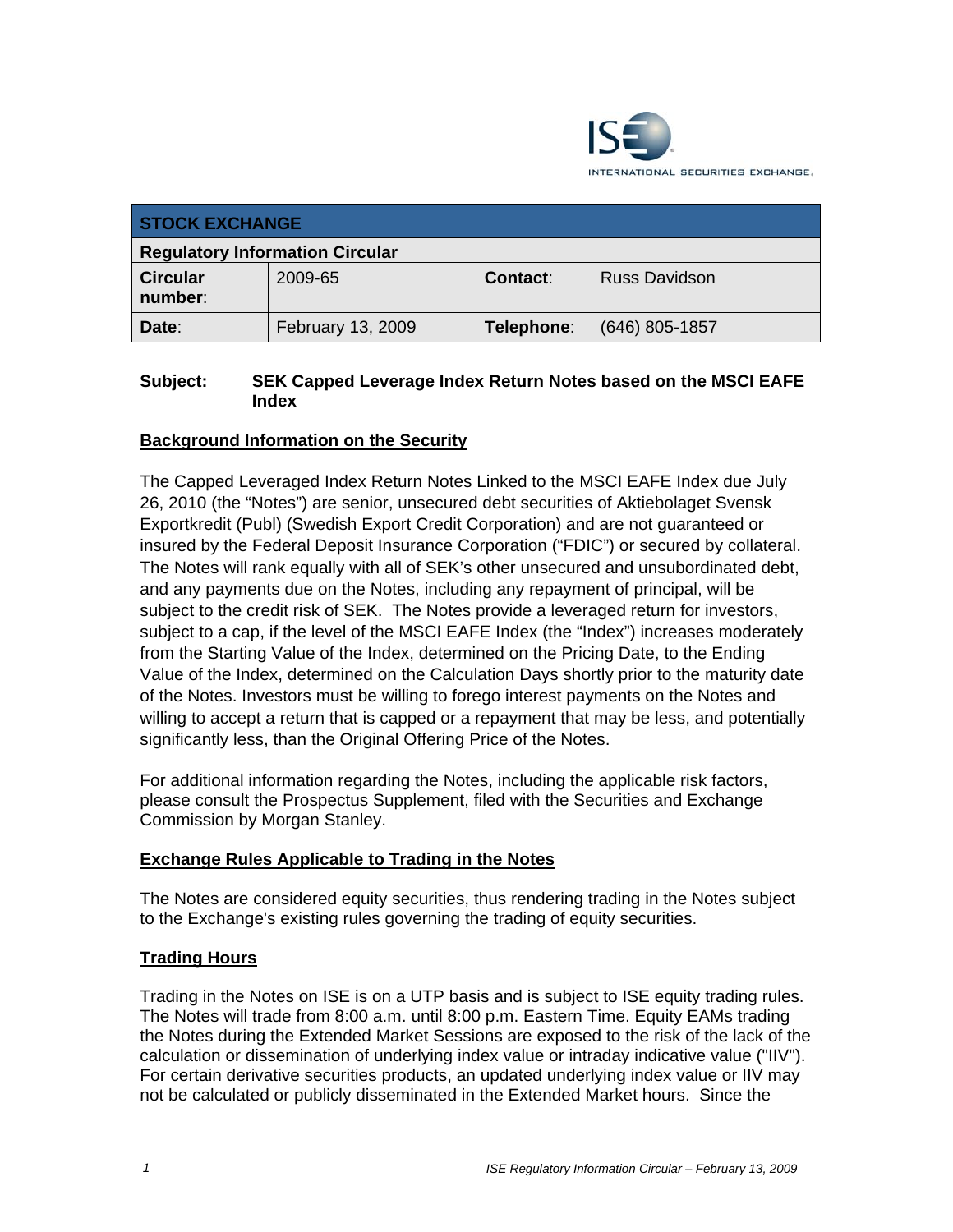underlying index value and IIV are not calculated or widely disseminated during Extended Market hours, an investor who is unable to calculate implied values for certain derivative securities products during Extended Market hours may be at a disadvantage to market professionals.

#### **Trading Halts**

ISE will halt trading in the Shares of a Trust in accordance with ISE Rule 2101(a)(2)(iii). The grounds for a halt under this Rule include a halt by the primary market because it stops trading the Shares and/or a halt because dissemination of the IIV or applicable currency spot price has ceased, or a halt for other regulatory reasons. In addition, ISE will stop trading the Shares of a Trust if the primary market de-lists the Shares.

#### **Delivery of a Prospectus**

Pursuant to federal securities laws, investors purchasing Shares must receive a prospectus prior to or concurrently with the confirmation of a transaction. Investors purchasing Shares directly from the Fund (by delivery of the Deposit Amount) must also receive a prospectus.

Prospectuses may be obtained through the Distributor or on the Fund's website. The Prospectus does not contain all of the information set forth in the registration statement (including the exhibits to the registration statement), parts of which have been omitted in accordance with the rules and regulations of the SEC. For further information about the Fund, please refer to the Trust's registration statement.

**This Regulatory Information Circular is not a statutory Prospectus. Equity EAMs should consult the Trust's Registration Statement, SAI, Prospectus and the Fund's website for relevant information.**